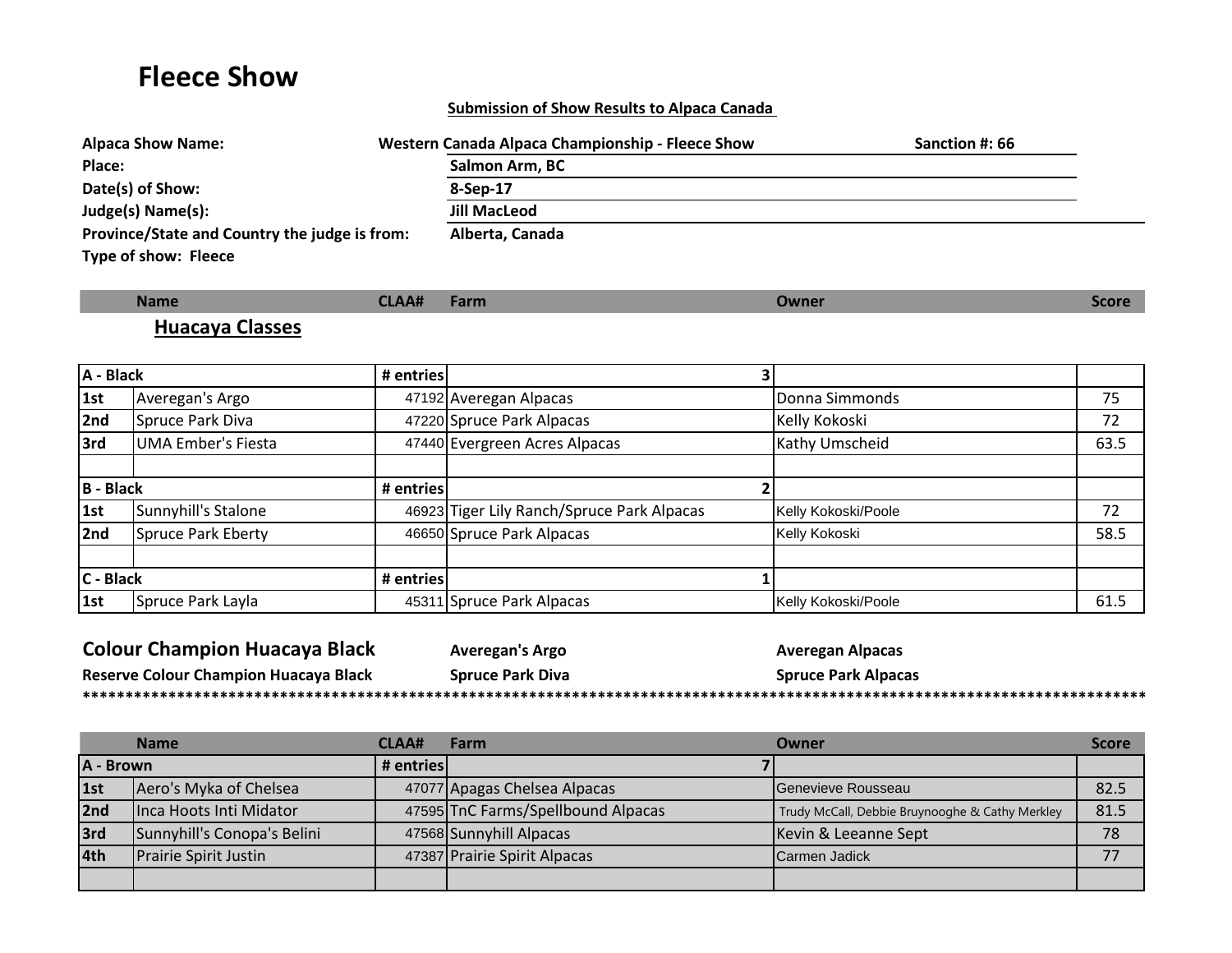| <b>B</b> - Brown |                          | # entries   |                            |                      |      |
|------------------|--------------------------|-------------|----------------------------|----------------------|------|
| 1st              | Spruce Park Urban        |             | 46649 Spruce Park Alpacas  | Kelly Kokoski        | 67.5 |
| 2nd              | Sunkeya Alidoro          |             | 46607 Sunkeya Farm Alpacas | Clay & Linda Schultz | 63.5 |
|                  |                          |             |                            |                      |      |
| C - Brown        |                          | # entries l |                            |                      |      |
| 1st              | Sunnyhill's Conopa's Bee | 47555       | Sunnyhill Alpacas          | Kevin & Leeanne Sept | 80   |

### **Colour Champion Huacaya Brown Aero's Myka of Chelsea Apagas Chelsea Alpacas**

**\*\*\*\*\*\*\*\*\*\*\*\*\*\*\*\*\*\*\*\*\*\*\*\*\*\*\*\*\*\*\*\*\*\*\*\*\*\*\*\*\*\*\*\*\*\*\*\*\*\*\*\*\*\*\*\*\*\*\*\*\*\*\*\*\*\*\*\*\*\*\*\*\*\*\*\*\*\*\*\*\*\*\*\*\*\*\*\*\*\*\*\*\*\*\*\*\*\*\*\*\*\*\*\*\*\*\*\*\*\*\*\*\*\*\*\*\*\*\*\*\*\*\*\*\*\*\*\*\*\*\*\*\*\*\*\*\*\*\*\*\*\*\*\*\*\*\*\*\*\*\*\*\*\***

**Reserve Colour Champion Huacaya Brown Inca Hoots Inti Midator TnC Farms/Spellbound Alpacas**

|          | <b>Name</b>                        | <b>CLAA#</b> | Farm                                     | Owner                 | <b>Score</b> |
|----------|------------------------------------|--------------|------------------------------------------|-----------------------|--------------|
| A - Fawn |                                    | # entries    | <b>14</b>                                |                       |              |
| 1st      | Tiger Lily Shaka's Pillar          |              | 47417 Tiger Lily Ranch                   | Carol & Treverr Poole | 88           |
| 2nd      | <b>Tiger Lily Shaka's Mercedes</b> |              | 47416 Tiger Lily Ranch                   | Carol & Treverr Poole | 85.5         |
| 3rd      | Prairie Spirit Marit               |              | 47376 Prairie Spirit Alpacas             | Carmen Jadick         | 85           |
| 4th      | Sunnyhill's Conopa's Fabiana       |              | 47567 Sunnyhill Alpacas                  | Kevin & Leeanne Sept  | 82.5         |
| B - Fawn |                                    | # entries    |                                          |                       |              |
| 1st      | Tiger Lily Conopa's Clare          |              | 46514 Sunnyhill Alpacas/Tiger Lily Ranch | Sept/Poole            | 75.5         |
| 2nd      | Yellow Star's Isaac                |              | 46504 Brycarda Alpacas                   | <b>Kristina Brew</b>  | 72           |
| 3rd      | Sunkeya Taku                       |              | 46606 Sunkeya Farm Alpacas               | Clay & Linda Schultz  | 71           |
| 4th      | Northern Mystery Heracles          |              | 46625 Northern Mystery Alpacas           | Tom & Connie Eidt     | 67           |
|          |                                    |              |                                          |                       |              |
| C - Fawn |                                    | # entries    |                                          |                       |              |
| 1st      | Caley's Aurora                     |              | 47001 Forget The Paint Alpacas           | Paityn Eidt           | 72           |

## **Colour Champion Huacaya Fawn Tiger Lily Shaka's Pillar Tiger Lily Ranch**

**Reserve Colour Champion Female Huacaya Fawn Tiger Lily Shaka's Mercedes Tiger Lily Ranch \*\*\*\*\*\*\*\*\*\*\*\*\*\*\*\*\*\*\*\*\*\*\*\*\*\*\*\*\*\*\*\*\*\*\*\*\*\*\*\*\*\*\*\*\*\*\*\*\*\*\*\*\*\*\*\*\*\*\*\*\*\*\*\*\*\*\*\*\*\*\*\*\*\*\*\*\*\*\*\*\*\*\*\*\*\*\*\*\*\*\*\*\*\*\*\*\*\*\*\*\*\*\*\*\*\*\*\*\*\*\*\*\*\*\*\*\*\*\*\*\*\*\*\*\*\*\*\*\*\*\*\*\*\*\*\*\*\*\*\*\*\*\*\*\*\*\*\*\*\*\*\*\*\***

|           | <b>Name</b>        | <b>CLAA#</b> | <b>Farm</b>             | Owner                  | <b>Score</b> |
|-----------|--------------------|--------------|-------------------------|------------------------|--------------|
| A - Light |                    | # entries    |                         |                        |              |
| 1st       | Sunnyhill's Lazaro |              | 47557 Sunnyhill Alpacas | Kevin & Leeanne Sept   | 80           |
| 2nd       | Tocino's Indiana   |              | 47529 Tocino Alpacas    | Craig & Heidi Bacon    | 78.5         |
| 3rd       | Averegan's Clarice |              | 47191 Averegan Alpacas  | <b>IDonna Simmonds</b> |              |
| 4th       | Sunnyhill's Zappa  |              | 47291 Sunnyhill Alpacas | Kevin & Leeanne Sept   | 75.5         |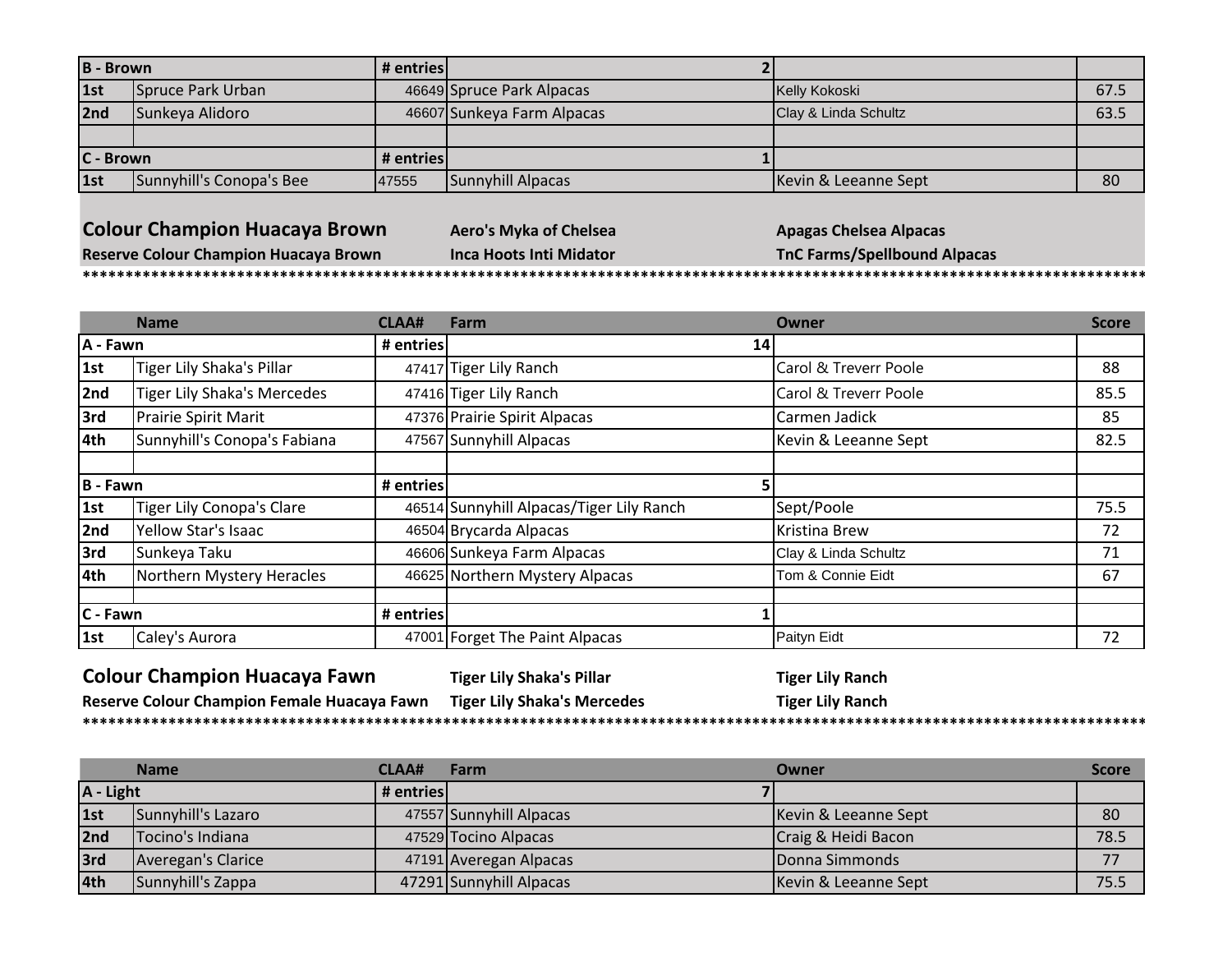| $B - Light$ |                              | # entries |                               |                         |      |
|-------------|------------------------------|-----------|-------------------------------|-------------------------|------|
| 1st         | Tocino's Chardonnay          |           | 46547 Brycarda Alpacas        | Kristina Brew           | 73.5 |
| 2nd         | UMA Matrix Jubilee's Ziebart |           | 47638 Evergreen Acres Alpacas | Kathy Umscheid          | 73   |
| 3rd         | Hathor's Raphael             |           | 46621 Hathor Alpacas          | <b>Phebe-Jane Poole</b> | 67.5 |
|             |                              |           |                               |                         |      |
| $C - Light$ |                              | # entries |                               |                         |      |
| 1st         | Spruce Park Maestro          |           | 45806 Spruce Park Alpacas     | Kelly Kokoski           | 67.5 |

**Colour Champion Huacaya Light Sunnyhill's Lazaro Sunnyhill Alpacas Sunnyhill Alpacas** 

**Reserve Colour Champion Huacaya Light Tocino's Indiana Tocino Alpacas \*\*\*\*\*\*\*\*\*\*\*\*\*\*\*\*\*\*\*\*\*\*\*\*\*\*\*\*\*\*\*\*\*\*\*\*\*\*\*\*\*\*\*\*\*\*\*\*\*\*\*\*\*\*\*\*\*\*\*\*\*\*\*\*\*\*\*\*\*\*\*\*\*\*\*\*\*\*\*\*\*\*\*\*\*\*\*\*\*\*\*\*\*\*\*\*\*\*\*\*\*\*\*\*\*\*\*\*\*\*\*\*\*\*\*\*\*\*\*\*\*\*\*\*\*\*\*\*\*\*\*\*\*\*\*\*\*\*\*\*\*\*\*\*\*\*\*\*\*\*\*\*\*\***

|                  | <b>Name</b>                            | <b>CLAA#</b> | Farm                                       | Owner                                | <b>Score</b> |
|------------------|----------------------------------------|--------------|--------------------------------------------|--------------------------------------|--------------|
| A - White        |                                        | # entries    |                                            | 6                                    |              |
| 1st              | Tocino's Dakota                        |              | 47528 Tocino Alpacas                       | Craig & Heidi Bacon                  | 84           |
| 2nd              | Hathor's Sabrina                       |              | 47719 Hathor Alpacas                       | Phebe-Jane Poole                     | 79.5         |
| 3rd              | Sunnyhill's Conopa's Brutus            |              | 47562 Sunnyhill Alpacas                    | Kevin & Leeanne Sept                 | 79           |
| 4th              | Sunnyhill's Conopa's Samantha          |              | 47570 Sunnyhill Alpacas                    | Kevin & Leeanne Sept                 | 78           |
|                  |                                        |              |                                            |                                      |              |
| <b>B</b> - White |                                        | # entries    |                                            |                                      |              |
| 1st              | <b>Tiger Lily Conopa's Secretariat</b> |              | 46968 Tiger Lily Ranch/Sunnyhill Alpacas   | Sept/Poole                           | 83.5         |
| 2nd              | <b>UMA Matrix Jubilee's Starleita</b>  |              | 47636 Evergreen Acres Alpacas              | Kathy Umscheid                       | 81.5         |
| 3rd              | <b>Diamedes Dart Alyst</b>             |              | 46848 Canadian Okanagan Alpaca Ranch       | Alfons Grabosch                      | 80           |
| 4th              | TnC Loverboy                           | 46960        | <b>TnC Farms</b>                           | <b>Cathy Merkley</b>                 | 78.5         |
| C - White        |                                        | # entries    |                                            | 5                                    |              |
| 1st              | Spruce Park Genesis' Geneva            |              | 45805 Tiger Lily Ranch/Spruce Park Alpacas | Poole/Kokoski                        | 85           |
| 2nd              | <b>Blue Moon Freya</b>                 |              | 45204 Tiger Lily Ranch                     | Carol & Treverr Poole                | 84           |
| 3rd              | <b>Tocino's Genesis Express</b>        |              | 44406 Tocino Alpacas/Hathor Alpacas        | Craig & Heidi Bacon/Phebe-Jane Poole | 81           |
| 4th              | <b>BR Heir2ALegacy LM</b>              |              | 46127 Northern Mystery Alpacas             | Tom & Connie Eidt                    | 78           |
| D - White        |                                        | # entries    |                                            |                                      |              |
| 1st              | <b>Tocino's Matrix</b>                 |              | 43785 Tocino Alpacas                       | Craig & Heidi Bacon                  | 73           |
| 2nd              | <b>Tocino's Storm</b>                  |              | 42517 Damselfly Alapcas                    | Gail Vance and Rob Permes            | 69.5         |
| E - White        |                                        | # entries    |                                            |                                      |              |
| 1st              | Mountain View's Titan                  |              | 41331 Tocino Alpacas                       | Craig & Heidi Bacon                  | 68.5         |